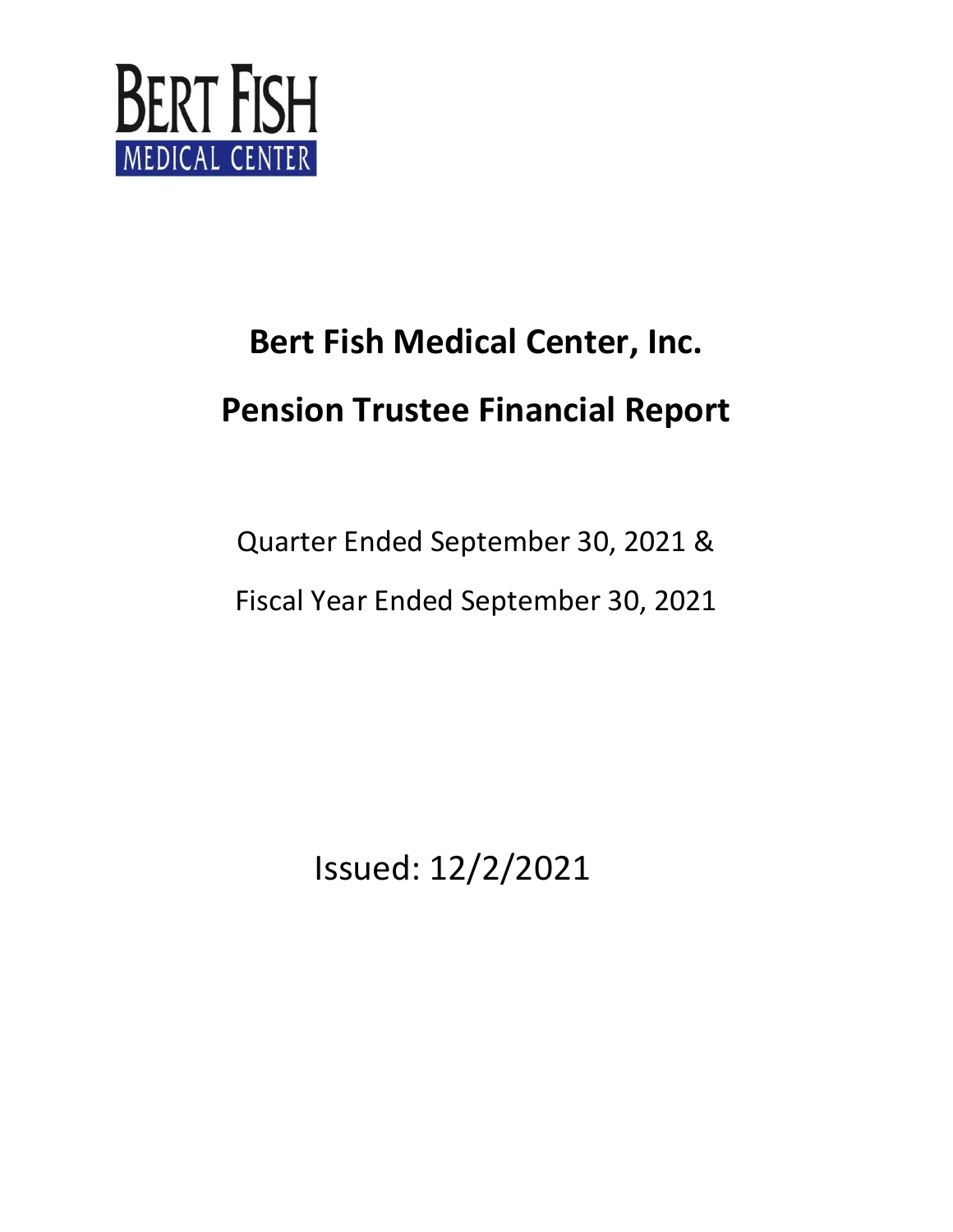## **Management's Discussion and Analysis July through September 30, 2021 and fiscal year 2021**

This financial report presents management's discussion and analysis of the Bert Fish Medical Center Inc. Pension Plan Trust ("Plan") financial performance during the months of July through September 30, 2021 and the fiscal year ended September 30, 2021. The purpose is to provide an overview of the financial activities of Bert Fish Medical Center Inc. Pension Plan Trust based on currently known facts and conditions.

#### **Bert Fish Medical Center, Inc. Pension Trust Fund Statement of Fiduciary Net Position September 30, 2021**

|                                                                                                  | <b>BFMC Pension</b><br><b>Trust Fund</b> |              |
|--------------------------------------------------------------------------------------------------|------------------------------------------|--------------|
|                                                                                                  |                                          |              |
| <b>Assets</b>                                                                                    |                                          |              |
| Cash                                                                                             | \$                                       | 359,483      |
| Investments                                                                                      | 50,763,767                               |              |
| <b>Total cash and investments</b>                                                                | 51,123,250                               |              |
| <b>Other Assets</b>                                                                              |                                          |              |
| Prepaid beneficiary payments                                                                     | 201,486                                  |              |
| <b>Total other assets</b>                                                                        |                                          | 201,486      |
| <b>Total Assets</b>                                                                              |                                          | 51,324,736   |
| Liabilities                                                                                      |                                          |              |
| Accounts and accrued payables                                                                    |                                          | 28,588       |
| <b>Total current liabiities</b>                                                                  |                                          | 28,588       |
| <b>Total Liabilities</b>                                                                         |                                          | 28,588       |
| Net position restricted for pension                                                              |                                          | \$51,296,148 |
|                                                                                                  |                                          |              |
| * Acutuary measured pension liability as of 1/1/21<br>The pension liability is measured annually |                                          | \$34,881,863 |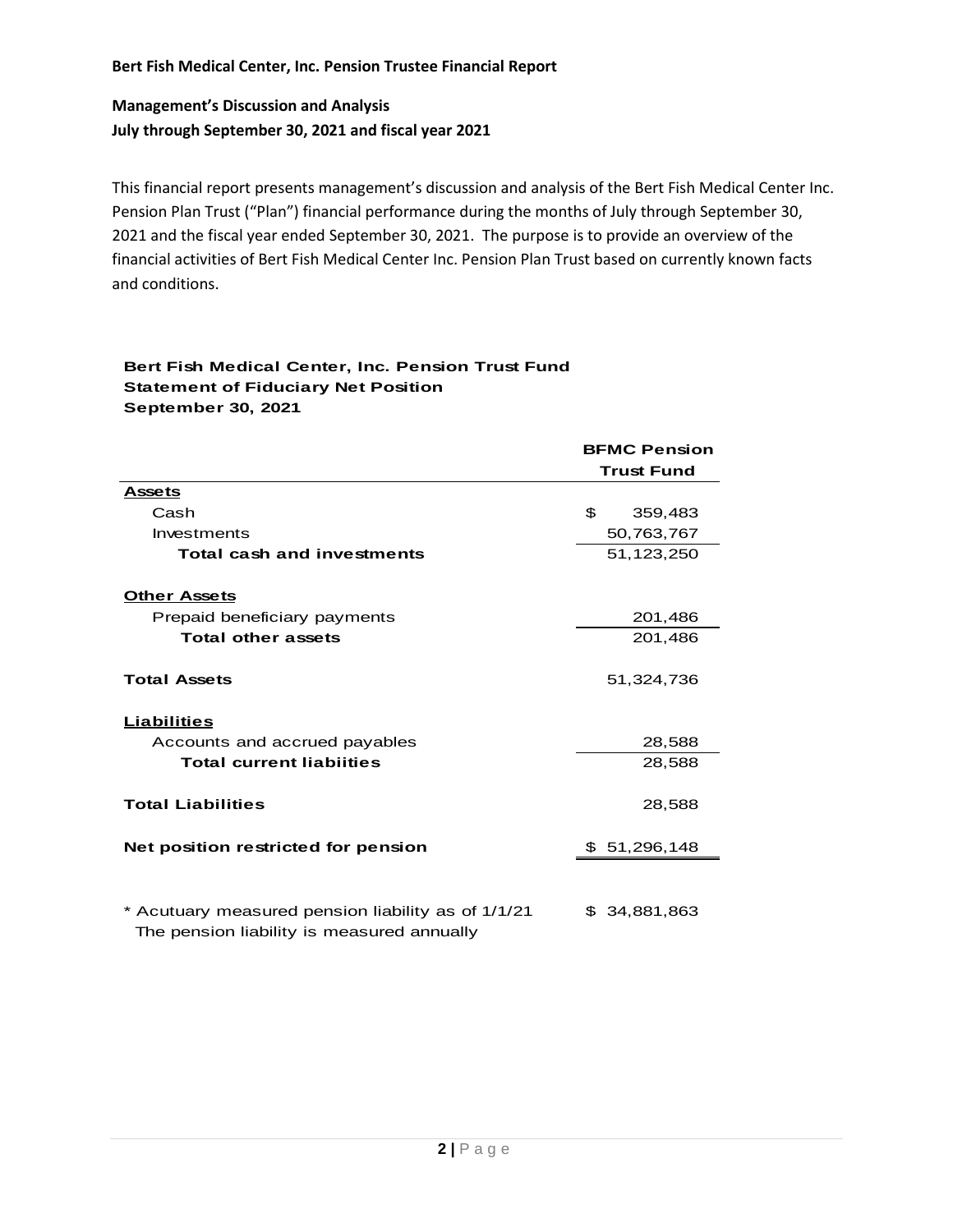# **Management's Discussion and Analysis July through September 30, 2021 and fiscal year 2021**

**Cash:** Cash only includes the cash held by the Plan's trust account with Bank of America. Cash was approximately \$0.4 million and \$2.9 million at September 30, 2021 and September 30, 2020 respectively. The decrease in cash during fiscal year 2021 is primarily due to payments for beneficiaries and administrative expenses.

**Investments:** Investments were approximately \$50.8 and \$43.2 million dollars at September 30, 2021 and September 30, 2020, respectively. The increase of \$7.6 million dollars is primarily the result of investment income of \$7.6 million.

**Prepaid beneficiary payments:** Prepaid beneficiary payments totaling \$201,486 represents beneficiary payments scheduled for the 1<sup>st</sup> of the following month that are currently in transit to the beneficiary's bank.

#### **Liabilities:**

**Accounts and accrued payables:** Accounts and accrued payables totaling \$28,588 consist of payables due for actuarial services and benefit payments.

**Net position restricted for pension benefits:** Net position restricted for pension benefits was approximately \$51.3 million at September 30, 2021 compared to \$46.4 million at September 30, 2020. The increase of \$4.9 million reflects the changes discussed above and in the Statement of Changes in Fiduciary Net Position section of the report. This amount does not include the actuarial measured \$34.8 million pension liability that is indicated by a "\*" on the financial statements.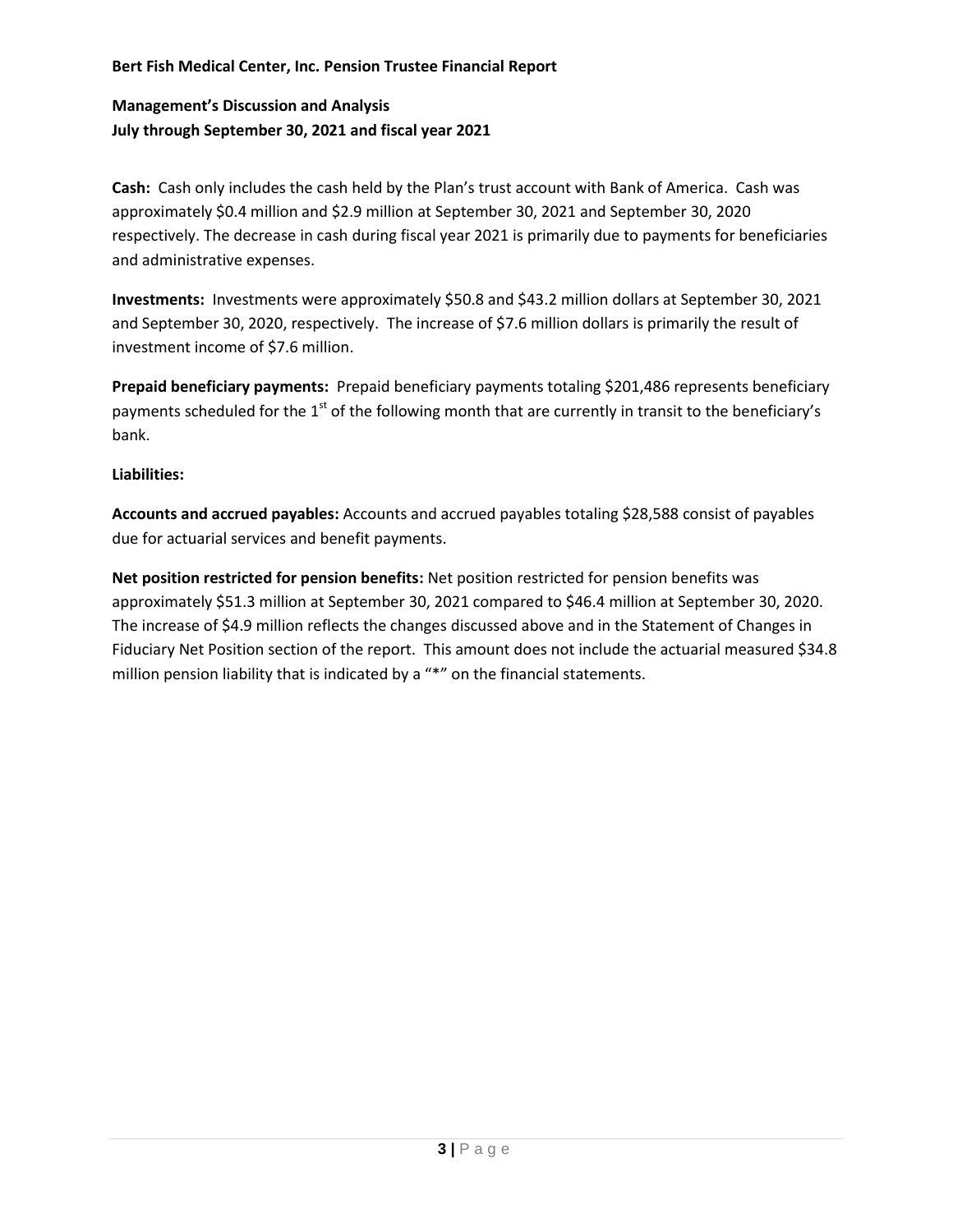**Management's Discussion and Analysis July through September 30, 2021 and fiscal year 2021**

**Bert Fish Medical Center, Inc. Pension Trust Fund Statement of Changes in Fiduciary Net Position Fiscal Year 2021**

|                                                    | FY 2021          | FY 2021          | Actual % to   |  |
|----------------------------------------------------|------------------|------------------|---------------|--|
|                                                    | Actual           | <b>Budget</b>    | <b>Budget</b> |  |
| <b>Additions:</b>                                  |                  |                  |               |  |
| <b>Employer contributions</b>                      | \$               | \$               | 0%            |  |
| Investment income                                  | 7,562,944        | 2,669,151        | 283%          |  |
| Other receipts                                     | 47               |                  | 100%          |  |
| <b>Total additions</b>                             | 7,562,991        | 2,669,151        | 283%          |  |
| <b>Deductions:</b>                                 |                  |                  |               |  |
| Administrative expenses                            | 37,574           | 240,389          | 16%           |  |
| Pension beneficiary payments                       | 2,582,003        | 2,705,446        | 95%           |  |
| <b>Total deductions</b>                            | 2,619,577        | 2,945,835        | 89%           |  |
| Decrease in net position held in trust for pension | 4,943,415        | (276, 684)       | 1787%         |  |
| Net position restricted for pension-beginning      | 46, 352, 734     | 46,352,734       | 100%          |  |
| Net position restricted for pension-ending         | 51,296,148<br>\$ | \$<br>46,076,050 | 111%          |  |

\* Acutuary measured pension liability as of 1/1/21 \$ 34,881,863 The pension liability is measured annually

#### **Additions:**

**Employer contributions:** Employer contributions for fiscal year 2021 were \$0. The Plan's actuary recommended \$0 for fiscal year 2021.

**Other receipts:** Other receipts totaled \$7 and \$47 during July through September 30, 2021 and the fiscal year 2021, respectively. The receipts are primarily the results of litigation settlements involving equities owned by the Plan.

#### **Deductions:**

**Administrative expenses:** Administrative expenses totaled \$13,813 and \$37,574 during July through September 30, 2021 and the fiscal year 2021, respectively. Administrative expenses include investment management fees, actuarial service fees, legal fees, bank fees, and supply expenses.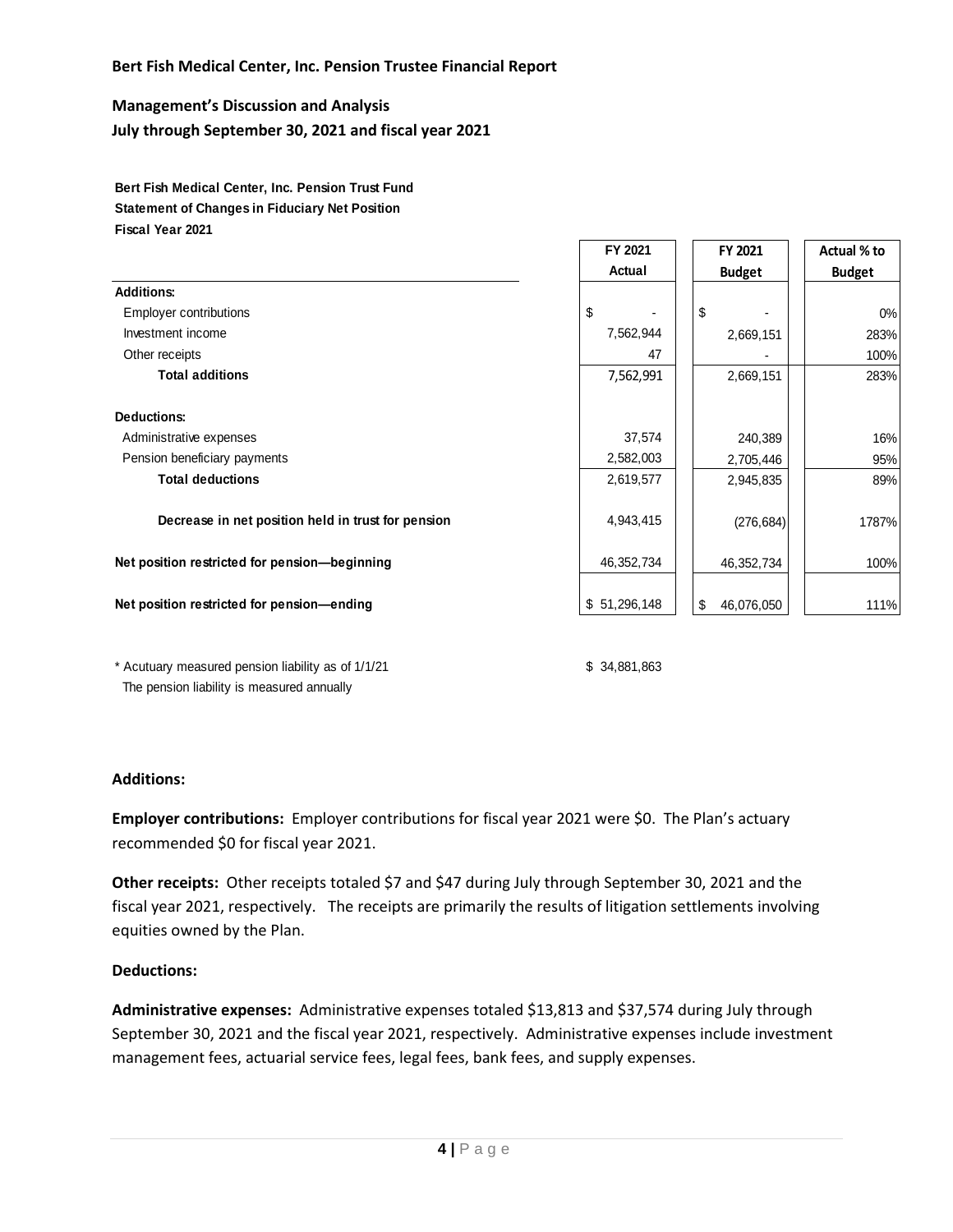# **Management's Discussion and Analysis July through September 30, 2021 and fiscal year 2021**

Pension beneficiary payments: The Plan recorded \$662,082 and \$2,582,003 in beneficiary payments during July through September 30, 2021 and the fiscal year 2021, respectively.

**Investment gain/(loss):** The Plan investments experienced an investment gain/(loss) of (\$0.4) million and \$7.6 million during July through September 30, 2021 and the fiscal year 2021, respectively.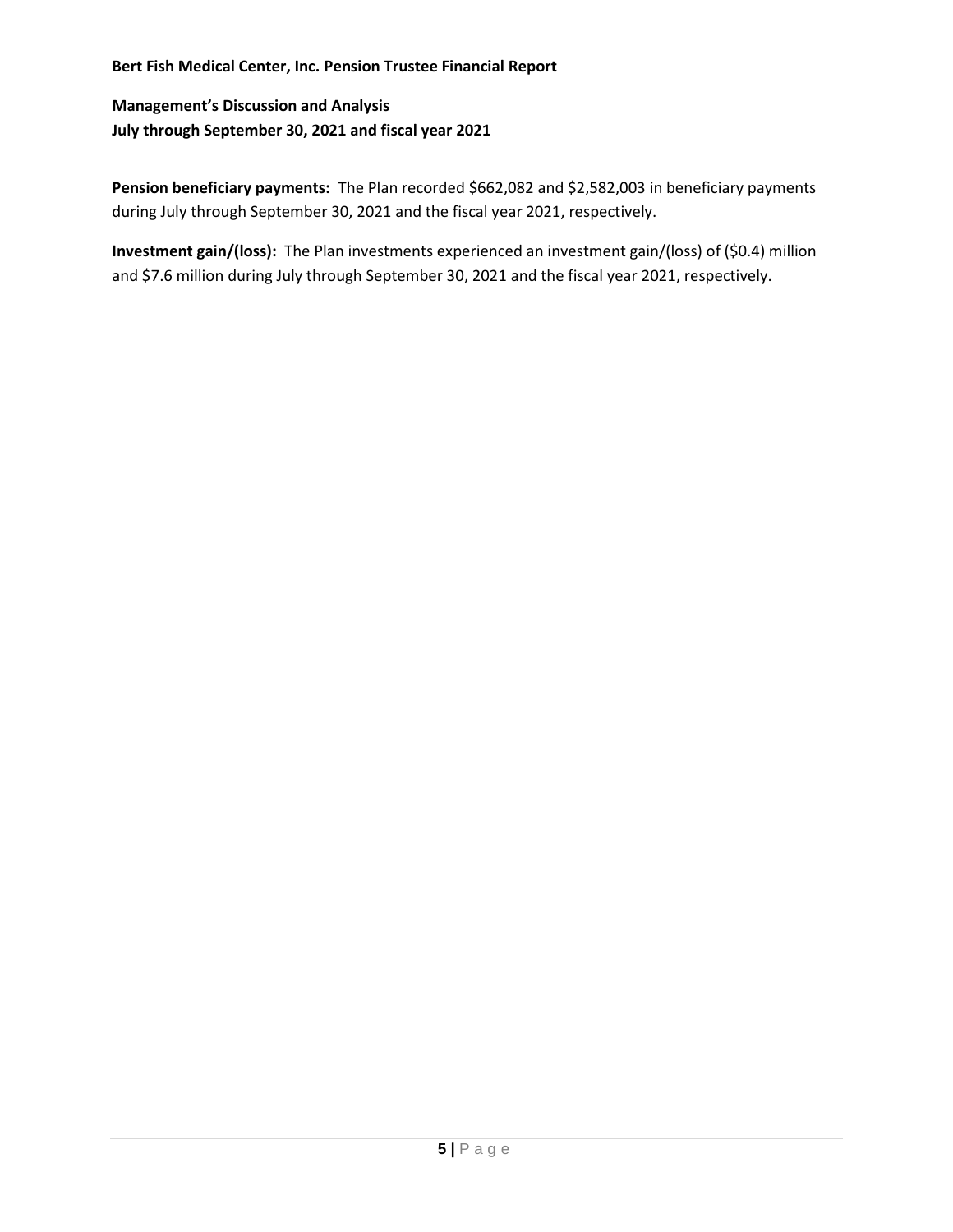**Management's Discussion and Analysis July through September 30, 2021 and fiscal year 2021**

# **Supplementary Schedules**